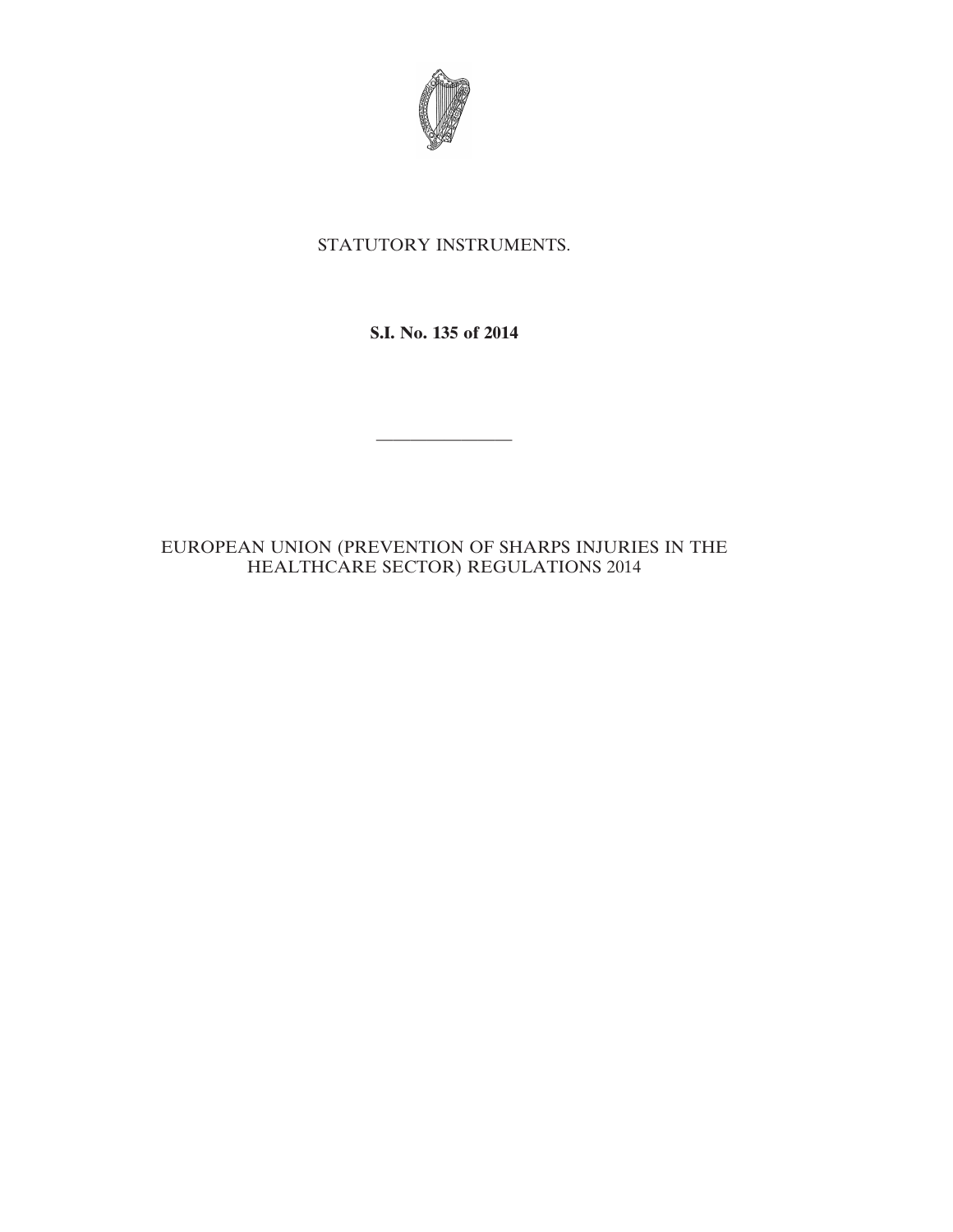# EUROPEAN UNION (PREVENTION OF SHARPS INJURIES IN THE HEALTHCARE SECTOR) REGULATIONS 2014

# ARRANGEMENT OF REGULATIONS

# *PART 1*

# PRELIMINARY AND GENERAL

- 1. Citation.
- 2. Interpretation.
- 3. Application.

# *PART 2*

# REQUIREMENTS RELATING TO THE USE OF SHARPS

- 4. Sharps risk assessment.
- 5. Elimination, prevention and protection.
- 6. Information and awareness raising.
- 7. Training and monitoring.
- 8. Reporting.
- 9. Response and follow-up.

*PART 3*

## ENFORCEMENT

## Chapter 1

# *Powers of Inspectors*

- 10. Inspectors.
- 11. Powers of inspectors.
- 12. Compliance notice.
- 13. Appeal against compliance notice.
- 14. Prohibition notice.
- 15. Appeal against prohibition notice.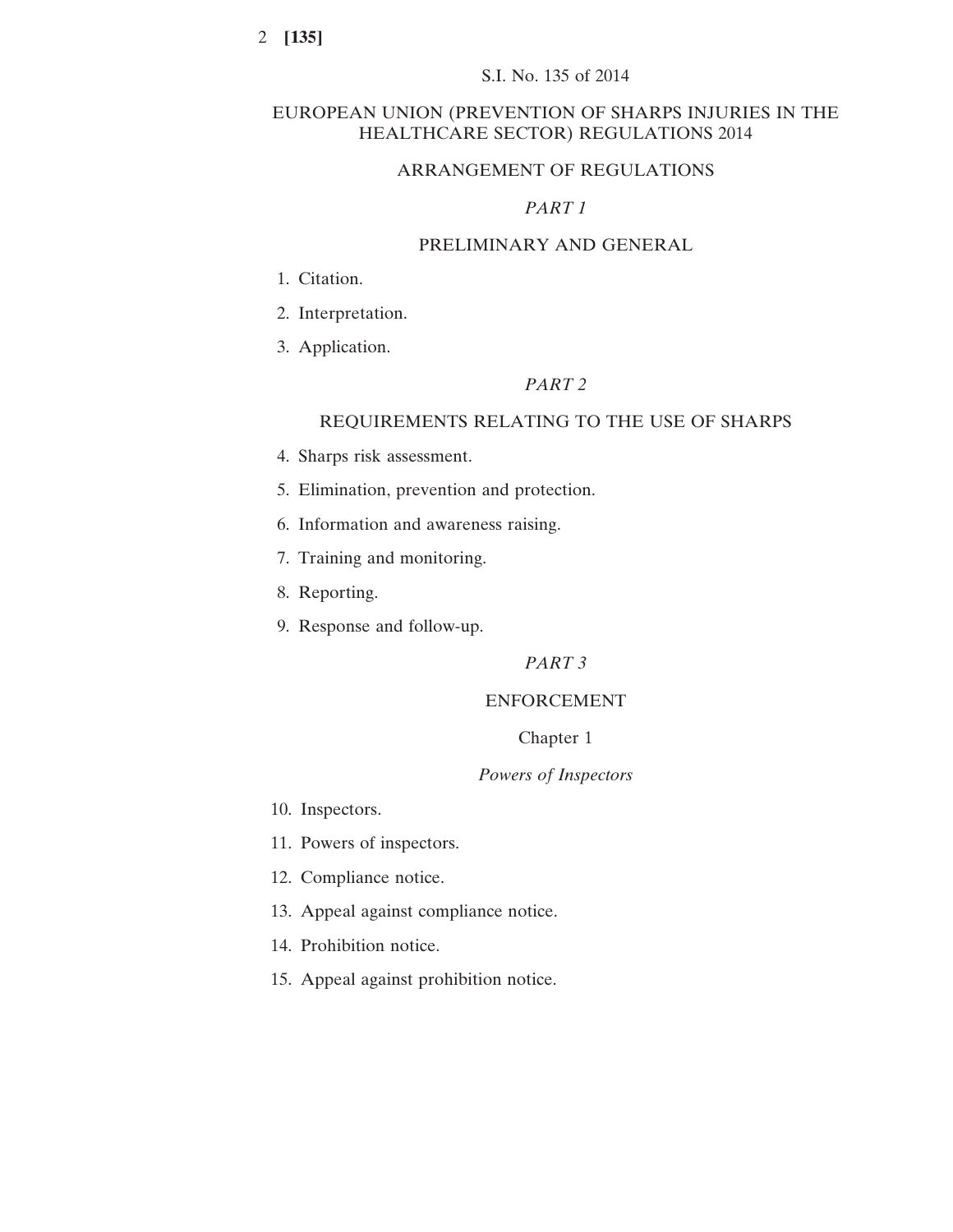Chapter 2

- 16. Prosecution of offences.
- 17. Service of notices.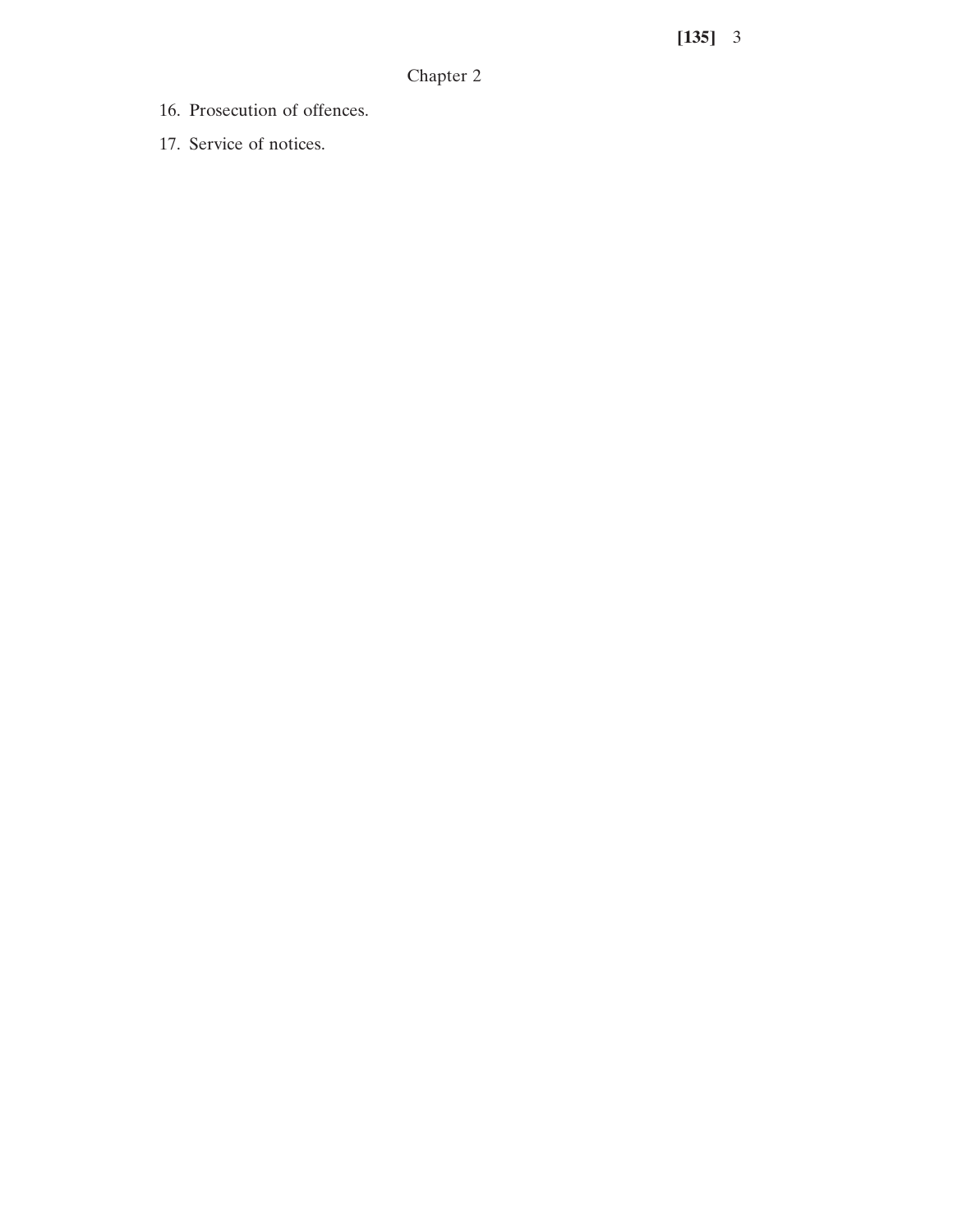## EUROPEAN UNION (PREVENTION OF SHARPS INJURIES IN THE HEALTHCARE SECTOR) REGULATIONS 2014

I, RICHARD BRUTON, Minister for Jobs, Enterprise and Innovation, in the exercise of the powers conferred on me by section 3 of the European Communities Act 1972 (No. 27 of 1972) and for the purpose of giving effect to Council Directive  $2010/32/EU$  of 10 May  $2010<sup>1</sup>$  hereby make the following regulations:

# PART 1

# PRELIMINARY PROVISIONS

## *Citation*

1. These Regulations may be cited as the European Union (Prevention of Sharps Injuries in the Healthcare Sector) Regulations 2014.

# *Interpretation*

2. (1) In these Regulations—

"Act of 2005" means the Safety, Health and Welfare at Work Act 2005 (No.10 of 2005);

"Authority" means the Health and Safety Authority;

"Biological Agents Regulations" means the Safety, Health and Welfare at Work (Biological Agents) Regulations 2013 (S.I. No. 572 of 2013);

"Directive" means Council Directive  $2010/32/EU$  of 10 May  $2010<sup>1</sup>$  implementing the Framework Agreement on prevention from sharp injuries in the hospital and healthcare sector concluded by HOSPEEM and EPSU;

"compliance notice" shall be construed in accordance with Regulation 12(1);

"employee" has the same meaning as it has in the Act of 2005;

"employer" has the same meaning as it has in the Act of 2005;

"health care services" means medical, surgical, diagnostic, nursing, paramedical, dental, chiropody, chiropractic, eye therapy, occupational therapy, physiotherapy or speech therapy services or treatment, or treatment or services provided in connection therewith, or similar services or treatment;

"place of work" has the same meaning as it has in the Act of 2005; <sup>1</sup>OJ No. L. 134, 1.6.2010, p. 66.

*Notice of the making of this Statutory Instrument was published in "Iris Oifigiúil" of* 18*th March*, 2014.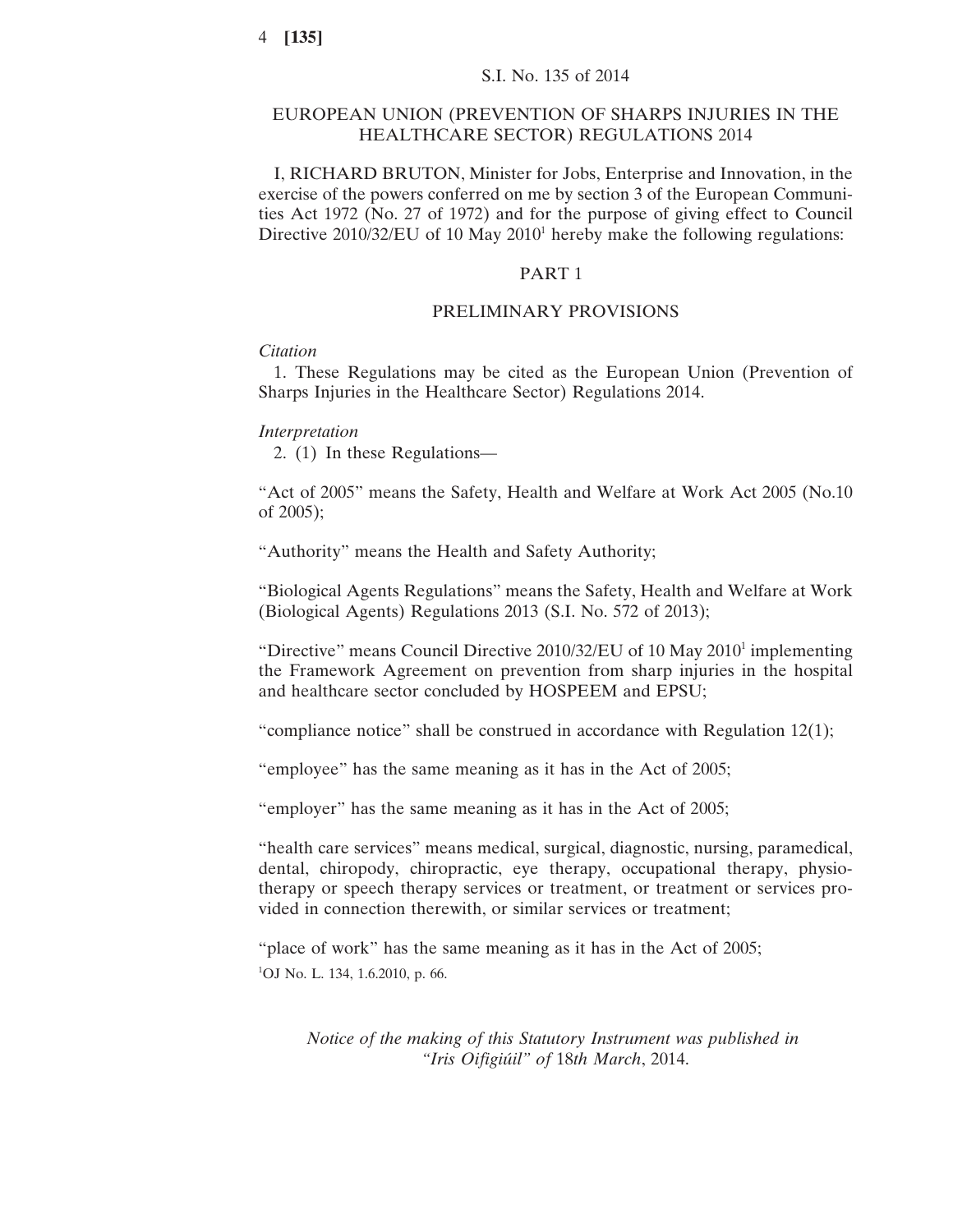"prohibition notice" shall be construed in accordance with Regulation 14(1);

"relevant worker" has the meaning assigned to it by paragraph (3);

"relevant employer" has the meaning assigned to it by paragraph (2);

"risk of exposure" means the risk of exposure to injury or infection from sharps;

"sharps risk assessment" has the meaning assigned to it by Regulation 4;

"sharps" means objects or instruments necessary for the exercise of specific healthcare activities, which are able to cut, prick or cause injury or infection.

- (2) In these Regulations, "relevant employer" means—
	- (*a*) an employer whose main activity is the management, organisation or provision of health care services ("healthcare employer"), and
	- (*b*) any other employer who provides services to a healthcare employer where those services are provided—
		- (i) under the authority of the healthcare employer, or
		- (ii) in a healthcare employer's place of work.
- (3) In these Regulations, "relevant worker"—
	- (*a*) in relation to a healthcare employer, means—
		- (i) an employee of that employer, and
		- (ii) any other individual who provides services to the healthcare employer where that individual works under the authority of that healthcare employer in that employer's place of work, and
	- (*b*) in relation to any other employer referred to in paragraph  $(2)(b)$ , means an employee of that other employer where—
		- (i) the employee is providing services on behalf of that other employer to a healthcare employer, and
		- (ii) that other employer controls the activities of the employee in so far as those activities relate to providing those services.

(4) A word or expression which is used in these Regulations and which is also used in the Directive has, unless the context otherwise requires, the same meaning in these Regulations as it has in the Directive.

### *Application*

3. These Regulations apply to relevant employers in respect of their relevant workers in relation to places of work where health care services are provided.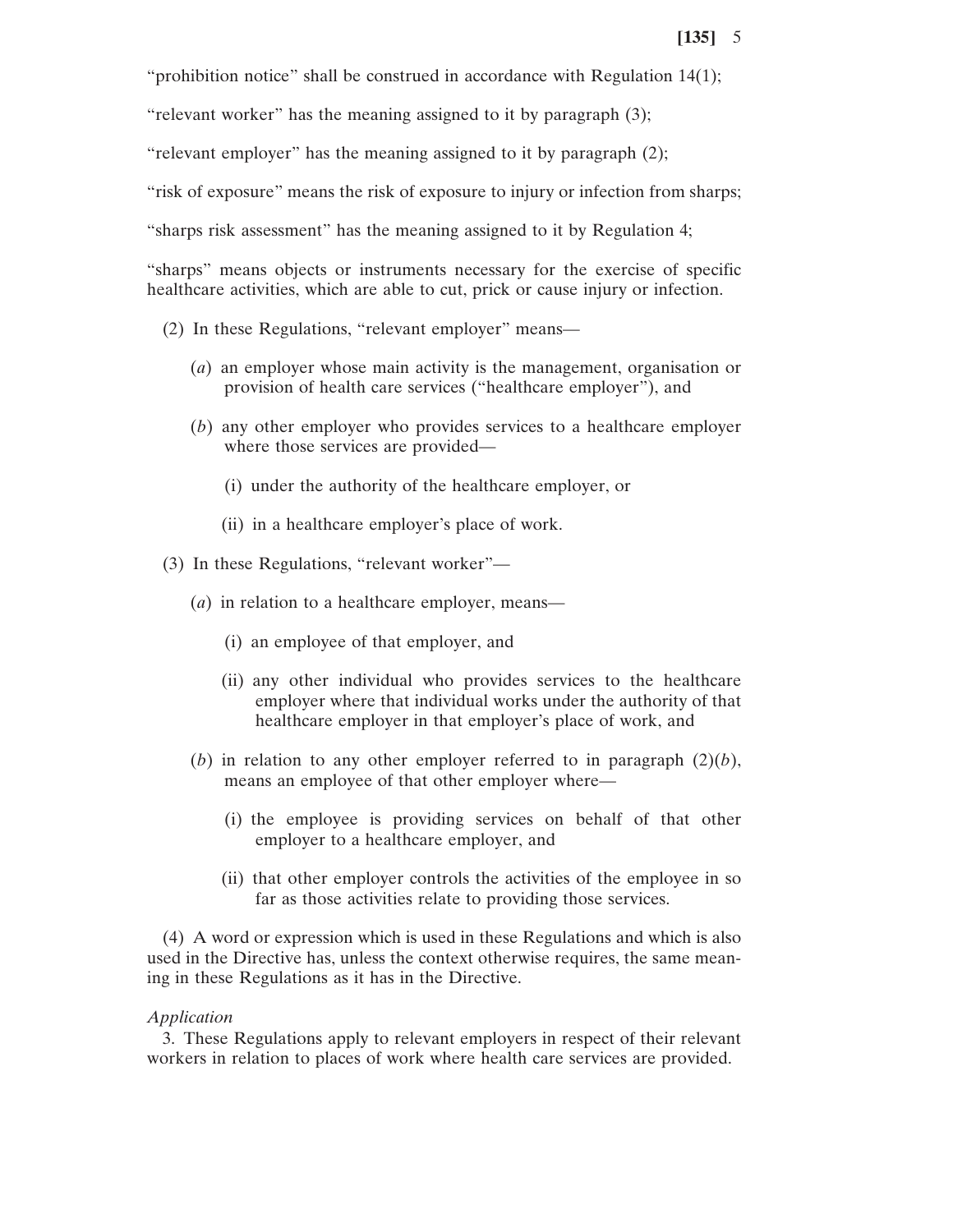## PART 2

#### REQUIREMENTS RELATING TO THE USE OF SHARPS

#### *Sharps risk assessment*

4. (1) A relevant employer shall make a suitable and appropriate assessment of the risk of exposure to relevant workers (in these Regulations referred to as a "sharps risk assessment") in accordance with this Regulation.

(2) A relevant employer shall carry out a sharps risk assessment in accordance with—

- (*a*) subparagraphs (iii) and (iv) of paragraph (*b*) of Regulation 5, Regulation 7 and subparagraph (*a*) of paragraph (1) of Regulation 14 of, the Biological Agents Regulations, and
- (*b*) sections 8, 10(1)(*c*), 11(4), 19, 20, 21 and 26(1)(*b*)(x) of, and Schedule 3 to, the Act of 2005.

(3) In carrying out a sharps risk assessment, a relevant employer shall, for the purposes of identifying how a risk of exposure can be eliminated and identifying alternative systems that may eliminate or reduce the risk of exposure to a minimum, take account of—

- (*a*) the available technology that eliminates or reduces the risk of exposure,
- (*b*) how work is organised in the place of work,
- (*c*) working conditions,
- (*d*) the influence of factors related to the working environment, and
- (*e*) the level of qualifications of relevant workers.

(4) This Regulation is in addition to, and not in substitution for, Regulations 5 and 7 of the Biological Agents Regulations and sections 19 and 20 of the Act of 2005.

## *Elimination, prevention and protection*

5. (1) Where the results of a sharps risk assessment reveal a risk of exposure to a relevant worker, a relevant employer shall eliminate that risk in so far as it is reasonably practicable by—

- (*a*) specifying and implementing safe procedures for using and disposing of sharps and disposing of contaminated waste,
- (*b*) eliminating the unnecessary use of sharps by implementing changes in practice on the basis of that assessment,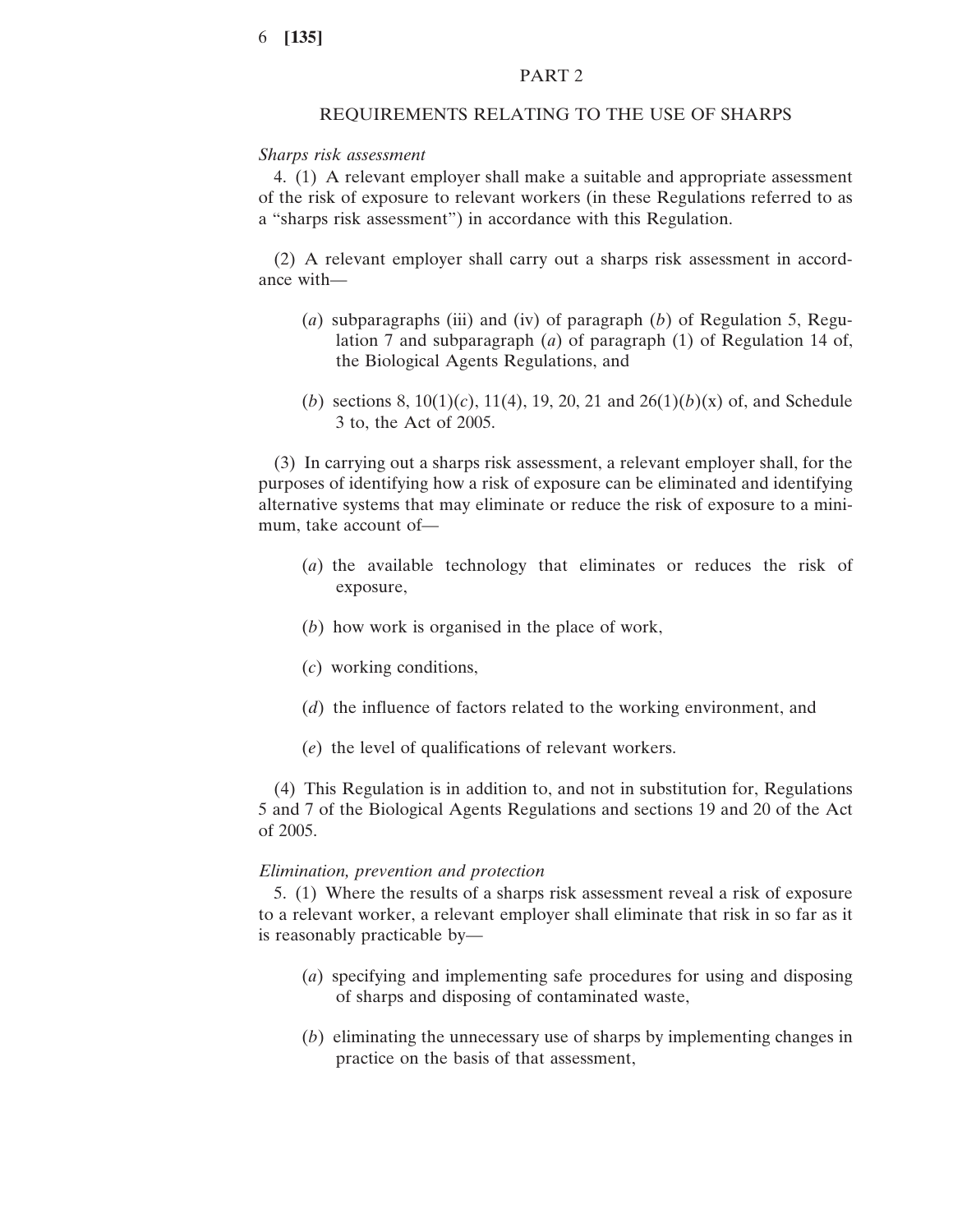- (*c*) providing medical devices incorporating safety-engineered sharps protection mechanisms, where those mechanisms are available and appropriate, and
- (*d*) subject to paragraph (2), banning the practice of recapping of needles.

(2) Recapping of needles is permitted where the needles have safety and protection mechanisms and do not pose a risk of injury.

(3) A relevant employer shall, having regard to the activity and a sharps risk assessment, reduce the risk of exposure to as low a level as necessary to adequately protect the health and safety of a relevant worker, by—

- (*a*) for the disposal of sharps, placing a notice of the procedures for disposal and clearly marked and technically safe containers for that disposal as close as possible to the area where the sharps are used or found,
- (*b*) preventing the risk of infection by implementing safe systems of work by—
	- (i) developing a coherent overall prevention policy, which covers the matters referred to in subparagraphs (*a*) to (*e*) of Regulation 4(3),
	- (ii) providing training to relevant workers,
	- (iii) conducting health surveillance in compliance with section 22 of the Act of 2005 and Regulation 12 of the Biological Agents Regulations, and
	- (iv) providing suitable personal protective equipment for use by relevant workers.

(4) Where a sharps risk assessment reveals a risk to the health and safety of relevant workers due to their exposure to a biological agent for which an effective vaccine exists, a relevant employer shall offer their relevant workers vaccination.

(5) A relevant employer shall ensure, in relation to any vaccination offered under paragraph (4), that relevant workers are informed of the benefits and drawbacks of vaccination and failure to vaccinate.

(6) A relevant employer shall ensure that any vaccination offered under paragraph (4) is made available free of charge to relevant workers.

(7) A relevant employer, for the purpose of preventing a risk of exposure, shall—

(*a*) regularly reassess the safe procedures referred to in paragraph (1)(*a*), and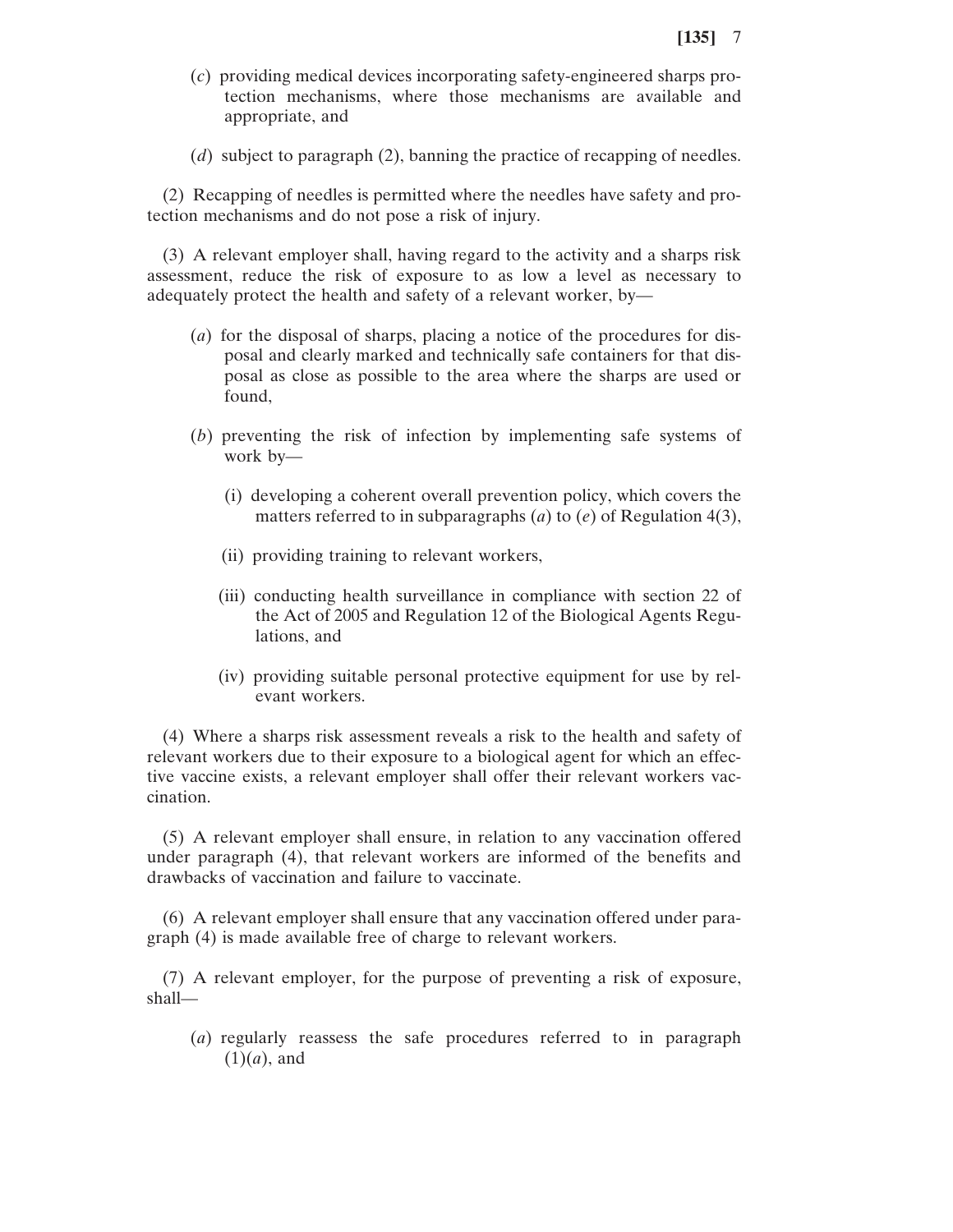(*b*) ensure that those safe procedures form an integral part of the information and training given to relevant workers in accordance with Regulations 6 and 7.

(8) In this Regulation, "vaccination" where appropriate includes revaccination.

#### *Information and awareness raising*

6. (1) A relevant employer shall ensure, where there is a risk of exposure to relevant workers, that sufficient and appropriate information is given relating to—

- (*a*) the risk of exposure to the health and safety of those employees,
- (*b*) precautions to be taken to prevent the risk of exposure,
- (*c*) the steps to be taken by those employees in the case of incidents and accidents involving sharps, and
- (*d*) existing provisions in the Act of 2005, the General Application Regulations and the Biological Agents Regulations which apply for the protection of employees from risks to health and safety from sharps.
- (2) A relevant employer shall advise relevant workers of—
	- (*a*) any support programme provided by that employer to relevant workers who have suffered a sharps injury, and
	- (*b*) good practices and safe systems of work regarding the prevention of incidents and accidents involving sharps.
- (3) This Regulation is in addition to and not in substitution for—
	- (*a*) section 9, and paragraphs (*a*) and (*b*) of subsection (1) of section 10, of the Act of 2005, and
	- (*b*) Regulation 29 of the General Application Regulations.

(4) In this Regulation, "General Application Regulations" means the Safety Health and Welfare at Work (General Application) Regulations 2007 (S.I. No. 299 of 2007).

## *Training and monitoring*

7. (1) A relevant employer shall, where there is a risk of exposure to relevant workers, provide those relevant workers with suitable and sufficient training relating to that risk.

(2) Without prejudice to the generality of paragraph (1), training provided under that paragraph shall include training in relation to—

(*a*) the correct use of medical devices incorporating safety-engineered sharps protection mechanisms,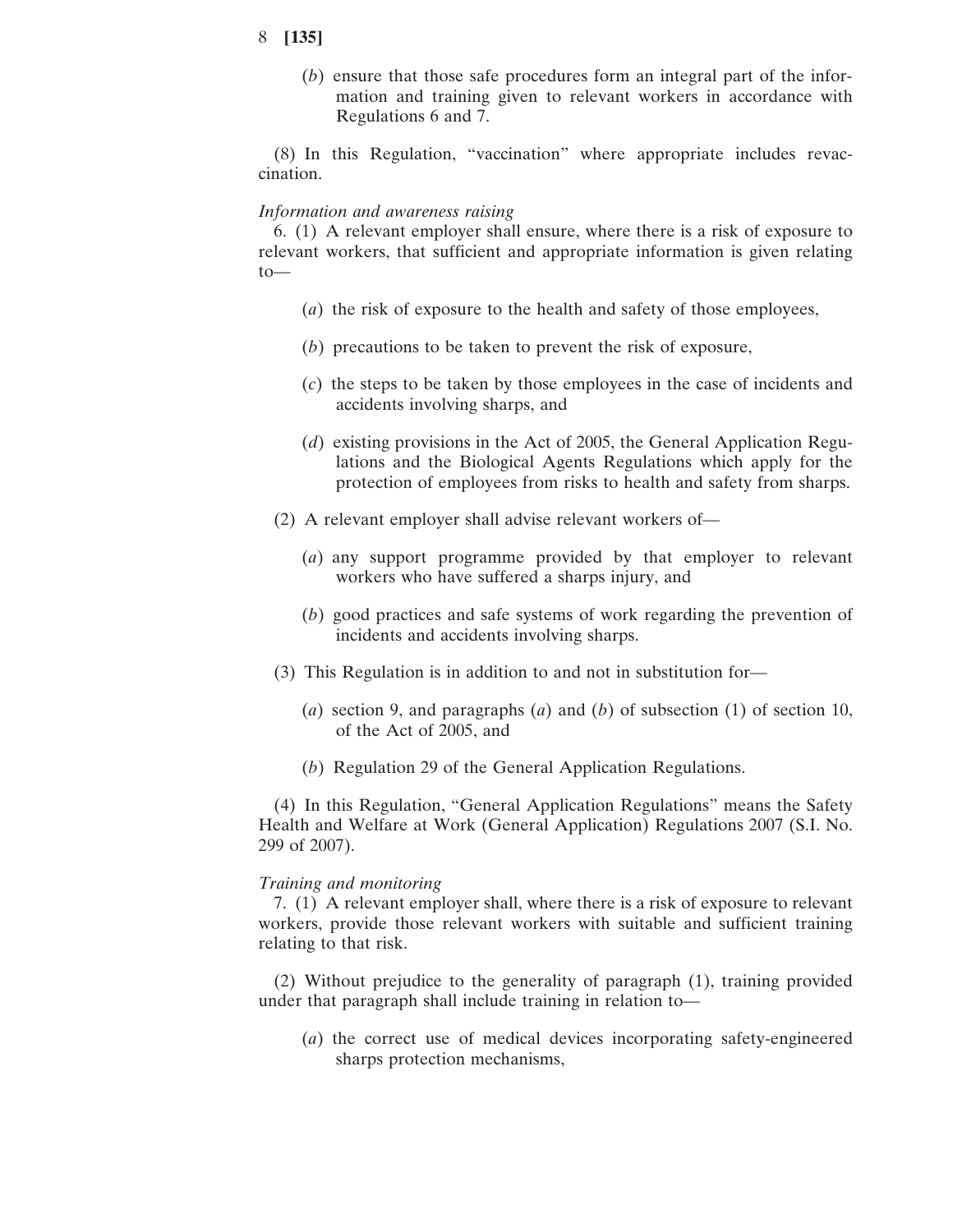- (*b*) the risks associated with exposure to blood and body fluid,
- (*c*) preventive measures including standard precautions, safe systems of work, procedures for the correct use and disposal of sharps and the importance of vaccination,
- (*d*) that employer's policies and procedures associated with sharps injuries and infections, including that employer's procedures for monitoring the safety of work practices relating to sharps,
- (*e*) the reporting and response procedures referred to in Regulations 8 and 9 and the importance of those procedures, and
- (*f*) measures to be taken where there is an injury or infection from sharps.

(3) Where a new relevant worker commences work with a relevant employer and there is a risk of exposure to that employee, the relevant employer shall, prior to or upon commencement of that employment, provide training to that relevant worker in accordance with paragraph (1).

(4) A relevant employer shall ensure that training provided in accordance with this Regulation takes account of—

- (*a*) the results of monitoring by that employer of the safety of work practices relating to sharps,
- (*b*) modernisation and improvements in the prevention and treatment of sharp injuries and infections, and
- (*c*) any new or changed risks to the safety, health and welfare of relevant workers at work arising from the use of sharps.
- (5) This Regulation is in addition to and not in substitution for—
	- (*a*) section 10 of the Act of 2005, and
	- (*b*) paragraphs (1) and (2) of Regulation 8 of the Biological Agents Regulations.

#### *Reporting*

8. (1) A relevant worker who becomes aware of any incident or accident involving injury or infection from sharps or the risk of injury or infection from sharps shall report the incident or accident to his or her relevant employer or immediate supervisor.

(2) A relevant worker who becomes aware of any incident or accident involving sharps shall provide their relevant employer with all relevant information relating to the incident or accident as may reasonably be requested by that employer.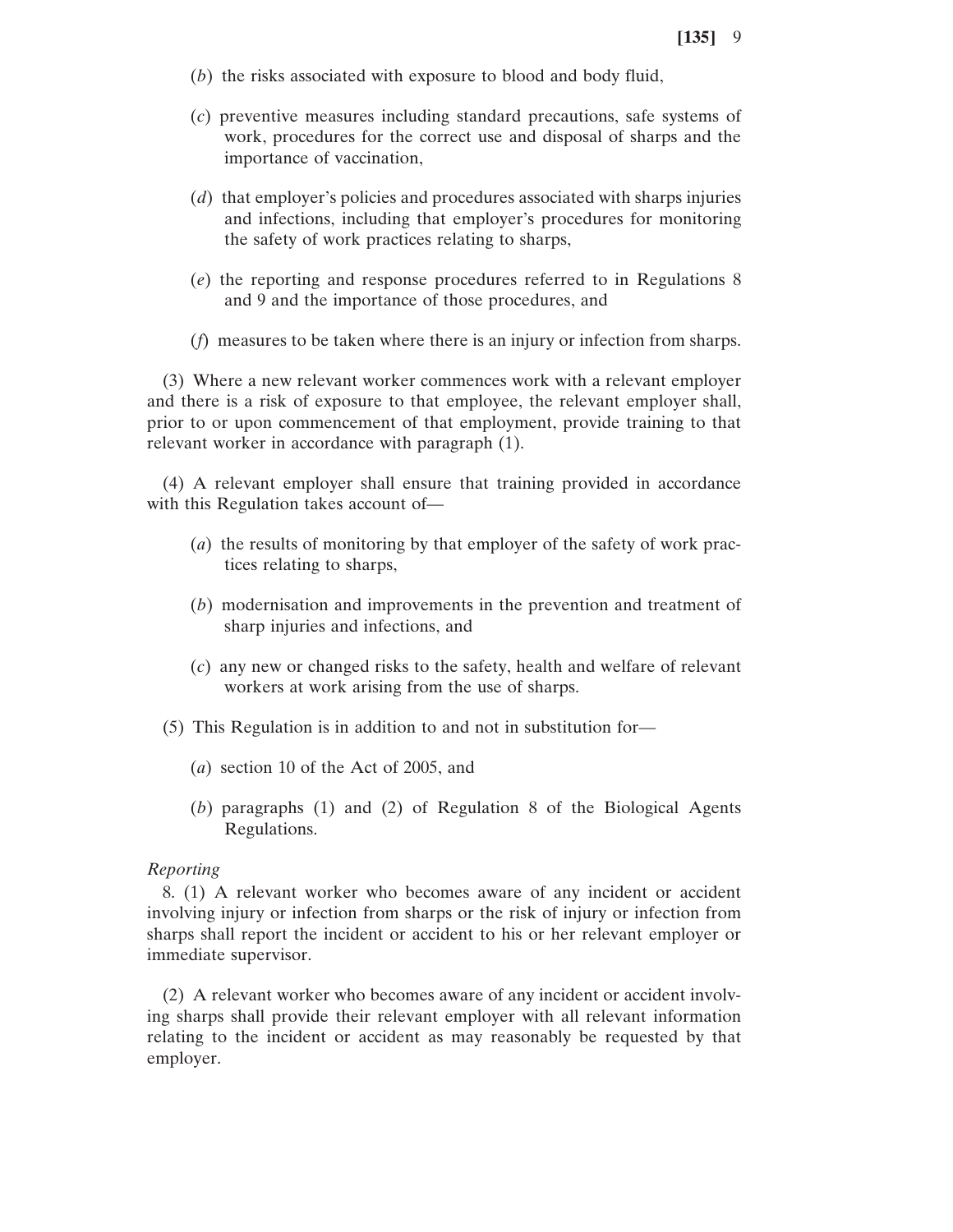## *Response and follow-up*

9. (1) A relevant employer shall put in place policies and procedures to be followed when a sharps injury occurs at a place of work.

(2) A relevant employer shall implement the policies and procedures referred to in paragraph (1) when a sharps injury occurs.

(3) A relevant employer shall ensure that relevant workers are informed of the policies and procedures referred to in paragraph (1).

(4) Policies and procedures put in place under paragraph (1) shall ensure the confidentiality of—

- (*a*) the nature of any sharps injury suffered by a relevant worker, and
- (*b*) any diagnosis and treatment associated with that injury.

(5) A relevant employer shall take immediate steps for the care of a relevant worker who suffers a sharps injury, including—

- (*a*) the provision of post-exposure prophylaxis where this is considered necessary for medical reasons,
- (*b*) ensuring that employee undergoes any medical tests where those tests are considered necessary for medical reasons, and
- (*c*) conducting appropriate health surveillance in accordance with Regulation  $5(3)(b)$ (iii).

(6) Where a relevant employer considers it appropriate, that employer shall cause counselling to be made available to a relevant worker who suffers a sharps injury.

(7) A relevant employer shall investigate and record the cause and circumstances of every incident or accident involving sharps—

- (*a*) reported to him or her in accordance with Regulation 8(1), or
- (*b*) of which he or she becomes aware.

(8) Upon completing an investigation under paragraph (7), a relevant employer shall, where appropriate, take the necessary action to prevent a recurrence of the incident or accident.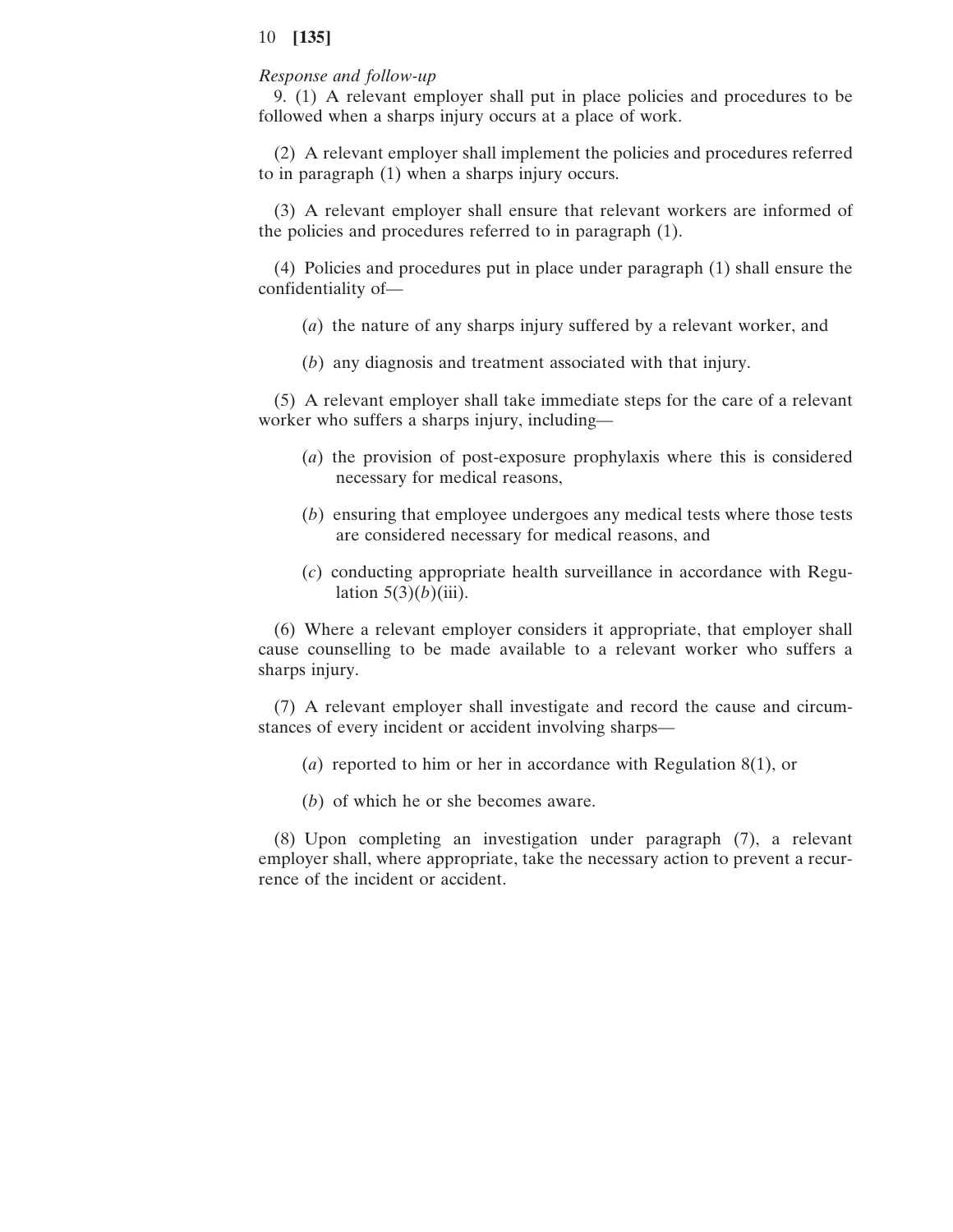# PART 3

#### ENFORCEMENT

### Chapter 1

#### *Powers of inspectors*

#### *Inspectors*

10. (1) A person who for the time being stands appointed as an inspector under section 62 of the Act of 2005 shall be an inspector for the purpose of these Regulations and the Directive.

(2) An inspector shall, when exercising any power conferred on him or her by these Regulations, if requested to do so by any person affected, produce the certificate of authorisation or a copy of it furnished to him or her under section 62(2) of the Act of 2005.

#### *Powers of inspectors*

11. (1) An inspector may, for the purpose of these Regulations and the Directive—

- (*a*) subject to paragraph (5), enter and inspect at all reasonable times any place where he or she has reasonable grounds for believing that—
	- (i) the place is used as a place of work,
	- (ii) health care services are being provided,
	- (iii) sharps are used or kept, or
	- (iv) books, records or documents relating to sharps and related articles, are kept,
- (*b*) at such place referred to in paragraph (*a*), inspect and take copies of any books, records or other documents (including records or documents stored in non-legible form), or extracts therefrom, that he or she finds in the course of his or her inspection,
- (*c*) remove any such books, records or other documents (including records or documents stored in non-legible form) from the place referred to in paragraph (*a*) and detain them for such period as he or she reasonably considers necessary for the purposes of his or her functions under these Regulations or the Directive,
- (*d*) require—
	- (i) the employer,
	- (ii) any employee,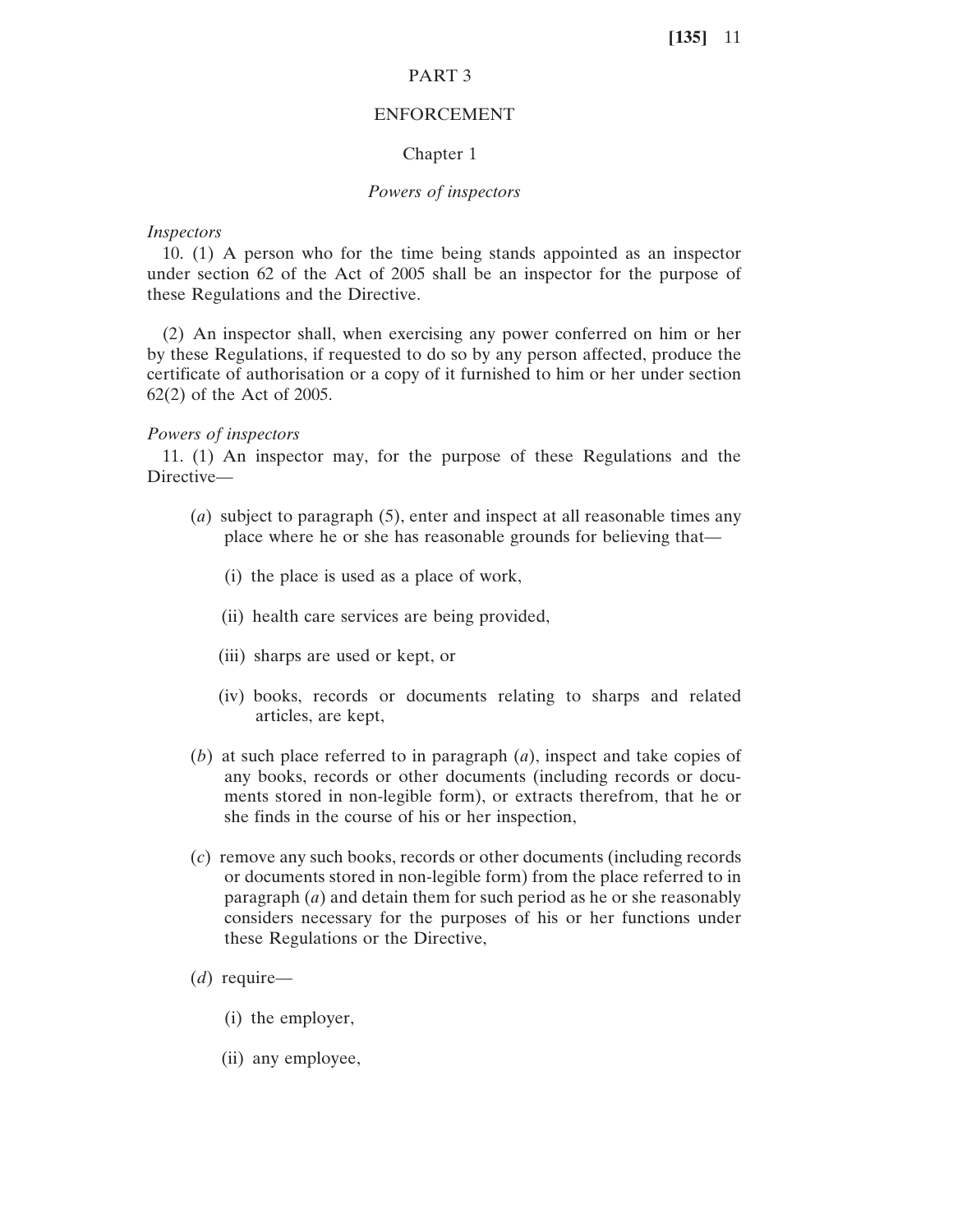(iii) any person at the place referred to in paragraph (*a*), including the owner or person in charge of the place,

to produce to the inspector such books, records or other documents (and in the case of records or documents stored in non-legible form, produce to him or her a legible reproduction thereof) that are in that person's possession or procurement, or under that person's control, as he or she may reasonably require for the purposes of his or her functions under these Regulations or the Directive,

- (*e*) carry out or have carried out such examinations, tests, inspections, analyses or checks of—
	- (i) the place referred to in paragraph (*a*),
	- (ii) any sharps or related articles at that place,
	- (iii) any equipment, machinery or other articles at that place,

as he or she reasonably considers to be necessary for the purposes of his or her functions under these Regulations or the Directive,

- (*f*) remove any sharps or related article from the place referred to in paragraph (*a*) and detain them for such period as he or she reasonably considers to be necessary for the purposes of his or her functions under these Regulations or the Directive,
- (*g*) direct that such sharps or related articles found at the place referred to in paragraph (*a*) be destroyed where he or she, upon reasonable grounds, believes that use of those sharps or related articles would involve a risk of exposure,
- (*h*) require—
	- (i) the employer,
	- (ii) any employee,
	- (iii) any person at the place referred to in paragraph (*a*), including the owner or person in charge of that place,

to give to the inspector such information and assistance as the inspector may reasonably require for the purposes of his or her functions under these Regulations or the Directive,

- (*i*) examine, with regard to any matter under these Regulations or the Directive—
	- (i) any person whom the inspector has reasonable grounds for believing to be—
		- (I) the employer, or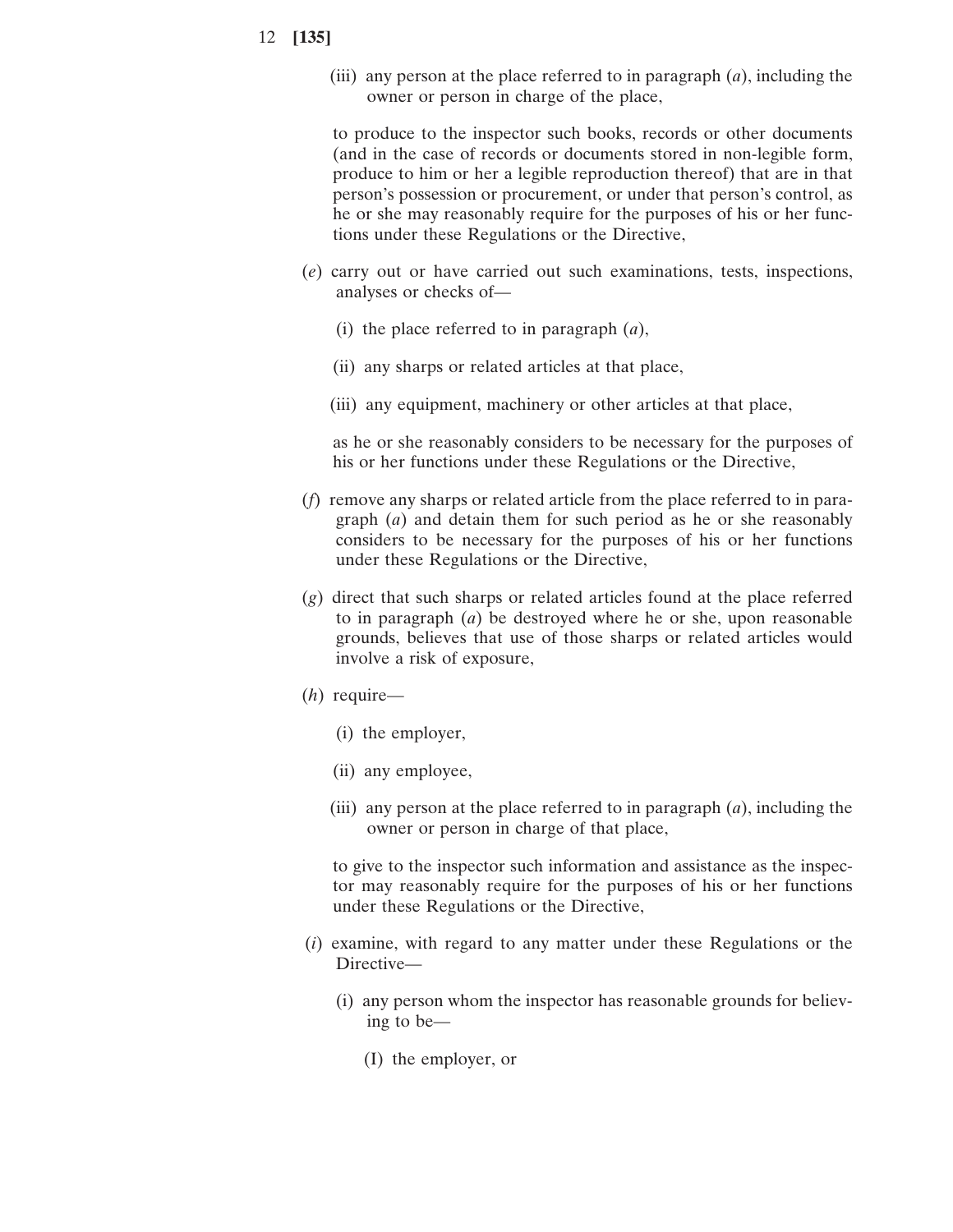- (II) an employee, or
- (ii) any person at the place referred to in paragraph (*a*) including the owner or person in charge of that place,

and require that person to answer such questions as the inspector may ask relative to those matters and to make a declaration of the truth of the answers to those questions, and

(*j*) direct that a safety statement referred to in section 20 of the Act of 2005 be amended in accordance with subsection  $(5)(c)$  of that section.

(2) Where any sharps or related article is used or kept at a place referred to in paragraph  $(1)(a)$ , and a request is made in that behalf by an inspector in the exercise of his or her functions under these Regulations or the Directive, the relevant employer shall give to the inspector the name and address of the supplier from which the sharps or related article was purchased or otherwise obtained.

(3) Before exercising the power conferred by subparagraphs (*e*) or (*g*) of paragraph (1), an inspector may consult such persons as appear to him or her to be appropriate for the purpose of ascertaining what dangers, if any, there may be in doing anything which he or she proposes to do in accordance with those paragraphs.

(4) Where an inspector, in exercising any power under paragraph (1), takes possession of any sharps or related article found at any place concerned, he or she shall, if it is practicable for him or her to do so, take a sample thereof and give to the relevant employer or person in charge of that place a portion of the sample marked in a manner sufficient to identify it.

- (5) An inspector shall not enter a dwelling other than—
	- (*a*) with the consent of the occupier, or
	- (*b*) in accordance with a warrant from a District Court issued under paragraph (7) authorising such entry.

(6) Where an inspector in the exercise of his or her powers under this Regulation is prevented from entering any place an application may be made for a warrant under paragraph (7) authorising such entry.

(7) Upon the information on oath of an inspector, a judge of the District Court may—

- (*a*) for the purposes of enabling an inspector to carry out an inspection of any place where sharps or related articles are used or kept, or
- (*b*) if satisfied that there are reasonable grounds for believing that information, books, documents or other records (including information,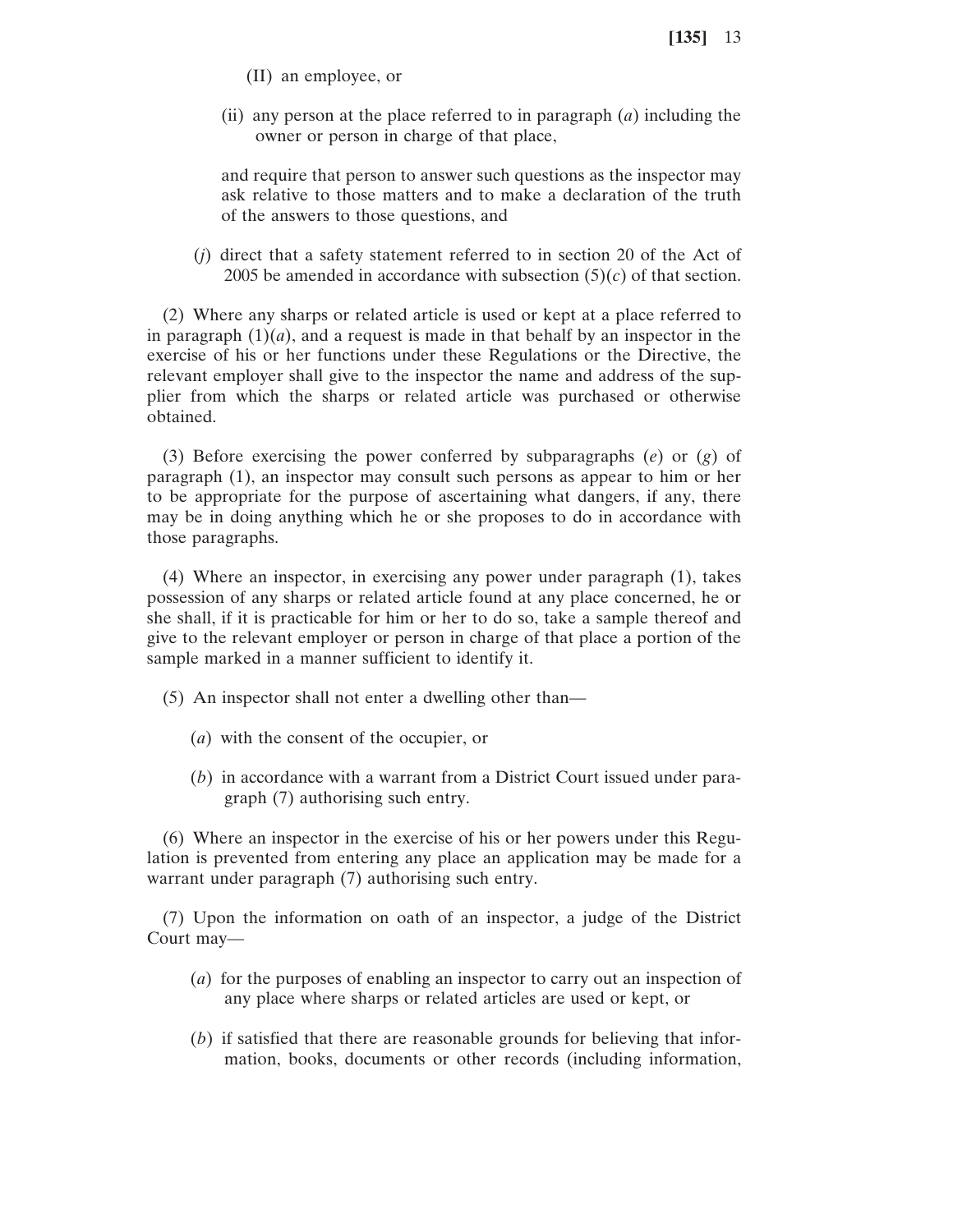books, documents or records stored in non-legible form) required by an inspector under these Regulations are held in any place,

issue a warrant authorising an inspector, accompanied by such other inspectors or members of An Garda Síochána as may be necessary, at any time or times, within one month from the date of issue of the warrant, on production of the warrant if requested, to enter that place, if need be by reasonable force, and exercise all or any of the powers conferred on an inspector by these Regulations.

- (8) A person commits an offence if he or she—
	- (*a*) obstructs or interferes with an inspector or a member of An Garda Síochána in the exercise of a power conferred on him or her by these Regulations or a warrant under paragraph (7) or impedes the exercise by the inspector or member, as the case may be, of such power,
	- (*b*) fails or refuses to comply with a request or requirement of, or to answer a question asked by, the inspector pursuant to this Regulation, or
	- (*c*) in purported compliance with a request or requirement referred to in paragraph (*b*) or in answer to a question referred to in that paragraph gives information that he or she knows to be false or misleading in any material respect.

(9) A person who commits an offence under paragraph (8) is liable on summary conviction to a class A fine.

(10) Where an inspector upon reasonable grounds believes that a person has committed an offence under these Regulations he or she may require that person to provide him or her with his or her name and the address at which he or she ordinarily resides.

(11) A statement or admission made by a person pursuant to a requirement under subparagraphs (*h*) or (*i*) of paragraph (1) shall not be admissible as evidence in proceedings brought against the person for an offence (other than an offence under paragraph (8)).

### *Compliance notice*

12. (1) Where an inspector is of the opinion that a person has contravened, or is contravening, any of these Regulations, the inspector may serve a notice in writing (in these Regulations referred to as a "compliance notice") on the person.

- (2) A compliance notice shall—
	- (*a*) state that the inspector is of the opinion referred to in paragraph (1),
	- (*b*) specify the grounds for the inspector being of the opinion referred to in paragraph (1) and specify the Regulation or Regulations concerned,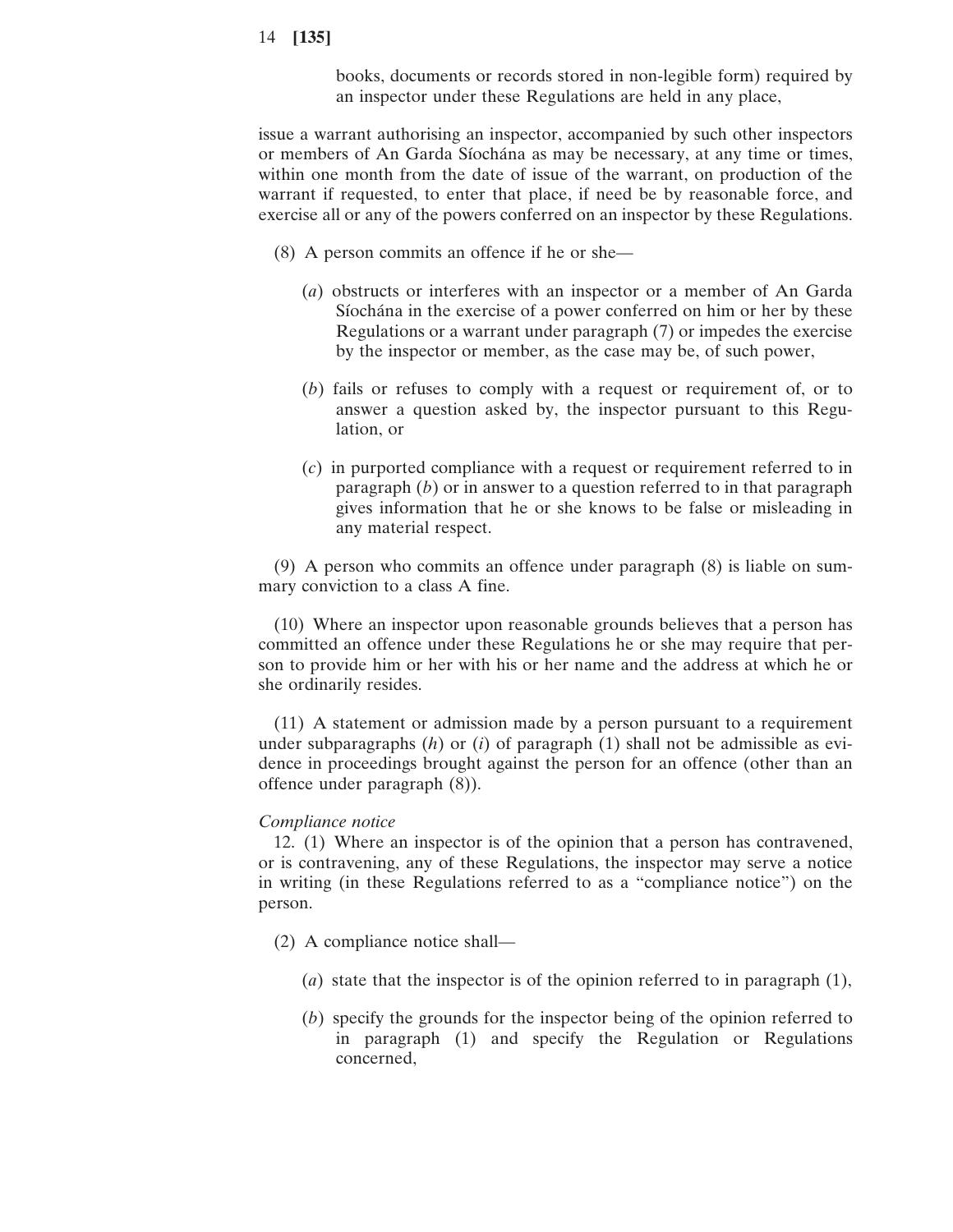- (*c*) require the person concerned to take such measures as are specified in the notice to cease the contravention,
- (*d*) specify the time period, commencing on the date of service of the notice, within which the measures referred to in subparagraph (*b*) shall be taken, which period shall not be earlier than the end of the period within which an appeal may be brought under Regulation 13,
- (*e*) inform the person concerned that he or she may appeal the compliance notice to the District Court in accordance with Regulation 13, and
- (*f*) state that if the person to whom the notice is addressed fails to take such measures as are specified in the notice within the time period specified in that notice, that person commits an offence.
- (3) An inspector may withdraw a compliance notice under this Regulation.

(4) Where no appeal is made under Regulation 13 in respect of a compliance notice served under paragraph (1), an inspector may extend the time period specified under paragraph (2)(*d*).

(5) A person to whom a compliance notice is addressed who fails to comply with the notice within the time period specified in that notice commits an offence.

- (6) A person who commits an offence under this Regulation is liable—
	- (*a*) on summary conviction, to a class A fine or imprisonment for a term not exceeding 12 months or both, or
	- (*b*) on conviction on indictment, to a fine not exceeding  $\epsilon$ 500,000 or to imprisonment for a term not exceeding 3 years or both.

#### *Appeal against compliance notice*

13. (1) A person on whom a compliance notice is served may, not later than 14 days from the date of service of the notice, appeal against the notice to a judge of the District Court sitting in the district in which that notice was served.

(2) A person who appeals under paragraph (1) shall at the same time notify the Authority of the appeal and the grounds for the appeal.

(3) Upon the hearing of an appeal under this Regulation, a judge of the District Court may confirm, revoke or vary the compliance notice.

(4) A compliance notice in respect of which an appeal is brought under this Regulation shall take effect on the later of—

- (*a*) the day next following the day on which the compliance notice is confirmed, varied or the appeal is withdrawn, or
- (*b*) the day (if any) specified by the judge of the District Court in making an order under paragraph (3).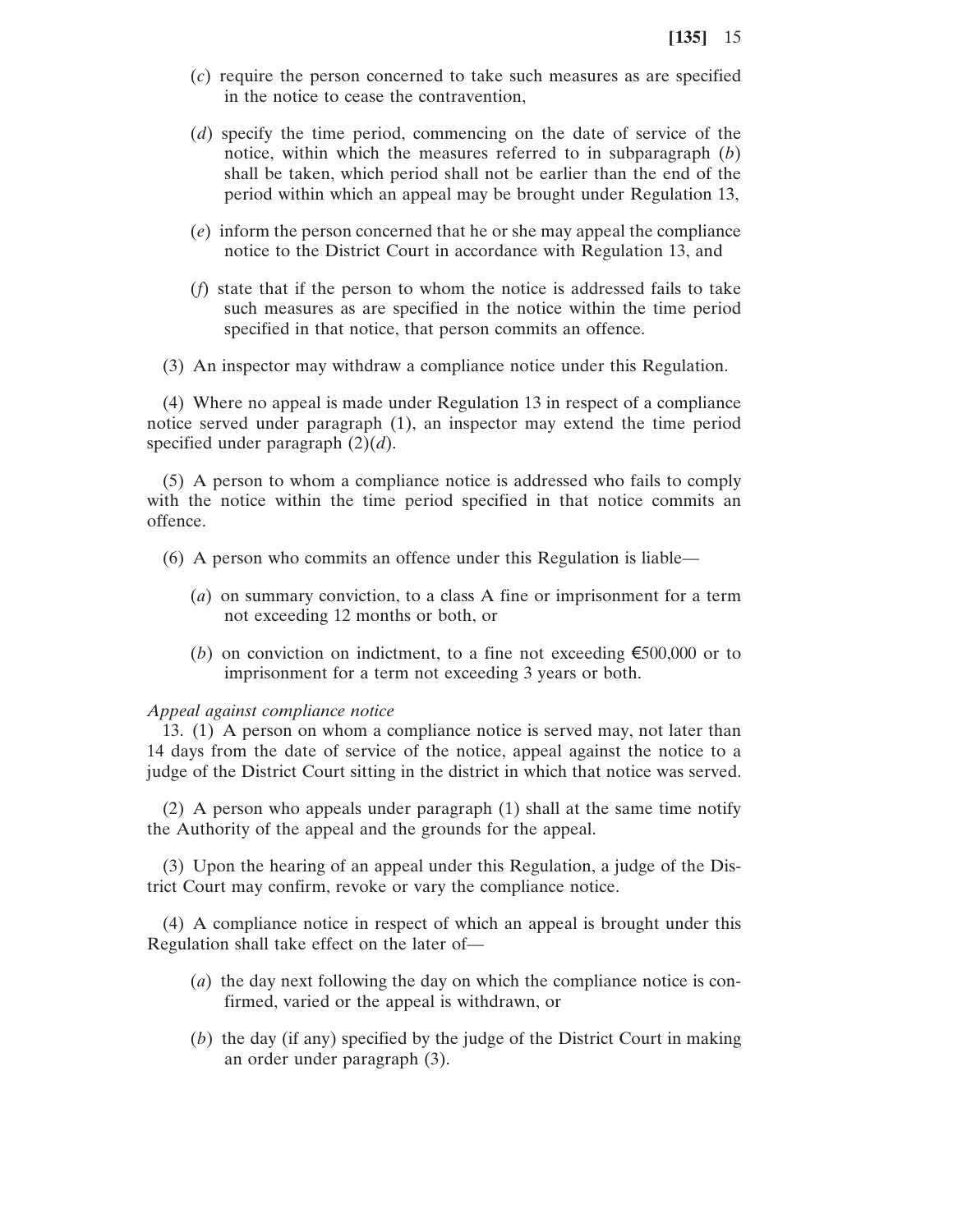#### *Prohibition notice*

14. (1) Where an inspector is of the opinion that in any place of work where health care services are provided any situation or activity is occurring which—

- (*a*) involves a contravention of any of these Regulations, and
- (*b*) involves or is likely to involve a risk of serious personal injury to any person,

the inspector may serve a notice in writing on the relevant employer or the person in charge of that place of work (in these Regulations referred to as a "prohibition notice").

- (2) A prohibition notice shall—
	- (*a*) state that the inspector is of the opinion referred to in paragraph (1),
	- (*b*) specify the situation or activity in respect of which the inspector is of the opinion referred to paragraph (1) and specify the Regulation or Regulations concerned,
	- (*c*) prohibit, from such time as the inspector shall specify in the notice, the carrying on of the activity or continuation of the situation that gives rise to the risk until the matters that give rise to that risk are remedied,
	- (*d*) inform the person concerned that he or she may appeal the prohibition notice to the District Court in accordance with Regulation 15, and
	- (*e*) state that if the person to whom the prohibition notice is addressed fails to comply with the notice within the time period specified in the notice, that person commits an offence.
- (3) A prohibition notice may include directions—
	- (*a*) as to the measures to be taken in respect of the activity or situation to eliminate the risk referred to in paragraph (1),
	- (*b*) to bring the notice to the attention of any person affected by the notice, or to the attention of the public generally.

(4) A prohibition notice shall take effect from such time as the inspector shall specify in the notice.

(5) An inspector may withdraw a prohibition notice under this Regulation by notice in writing if—

(*a*) the inspector is satisfied that the situation or activity to which the notice relates no longer involves a risk of serious personal injury to any person,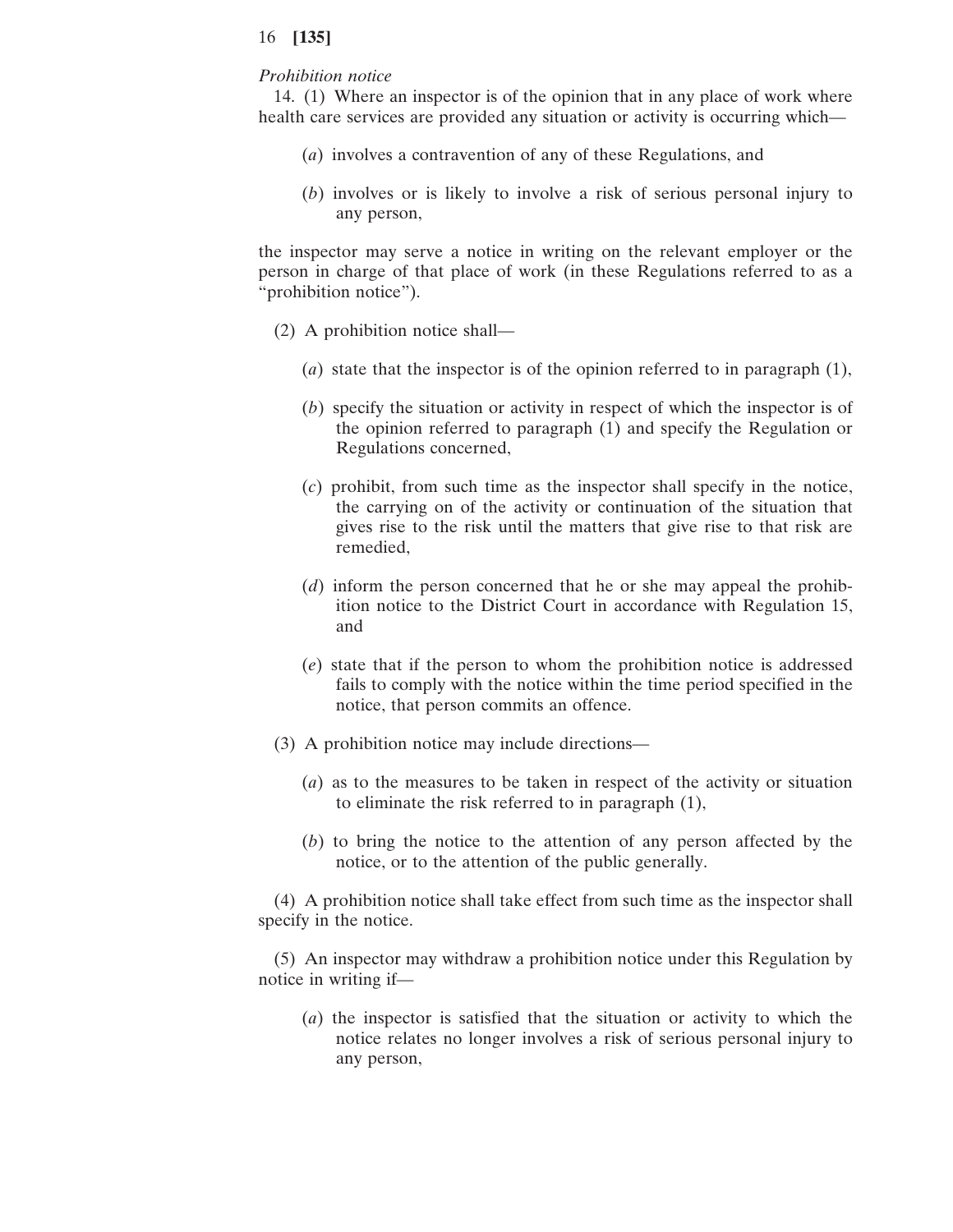(*b*) the inspector is satisfied that the notice was issued in error or is incorrect in some material respect.

(6) A person to whom a prohibition notice is addressed who fails to comply with the prohibition specified under subparagraph (*c*) of paragraph (2) from the time specified under that subparagraph commits an offence.

- (7) A person who commits an offence under this Regulation is liable—
	- (*a*) on summary conviction, to a class A fine or imprisonment for a term not exceeding 12 months or both, or
	- (*b*) on conviction on indictment, to a fine not exceeding  $\epsilon$ 500,000 or to imprisonment for a term not exceeding 3 years, or both.

#### *Appeal against prohibition notice*

15. (1) A person on whom a prohibition notice is served may, not later than 7 days after service of the notice, appeal against the notice to a judge of the District Court sitting in the district in which that notice was served.

(2) The bringing of an appeal against a prohibition notice shall not have the effect of suspending the operation of the notice but the person bringing the appeal may apply to the court to have the operation of the notice suspended until the appeal is disposed of and, on such application, the court may, if it thinks proper to do so, direct that the operation of the notice be suspended until the appeal is disposed of.

(3) A person who brings an appeal under paragraph (1), or makes an application for the suspension of the operation of a prohibition notice under paragraph (2), shall at the same time notify the Authority of—

(*a*) the appeal or the application, as the case may be, and

(*b*) the grounds for the appeal.

(4) Upon the hearing of an appeal under this Regulation, a judge of the District Court may confirm, revoke or vary the prohibition notice.

## Chapter 2

#### *Prosecution of offences*

16. (1) Summary proceedings in relation to an offence under these Regulations may be brought and prosecuted by the Authority.

(2) Where a person is convicted of an offence under these Regulations in proceedings brought by the Authority, the court shall, unless it is satisfied that there are special and substantial reasons for not so doing, order the person to pay to the Authority the costs and expenses, measured by the court, incurred by the Authority in relation to the investigation, detection and prosecution of the offence including—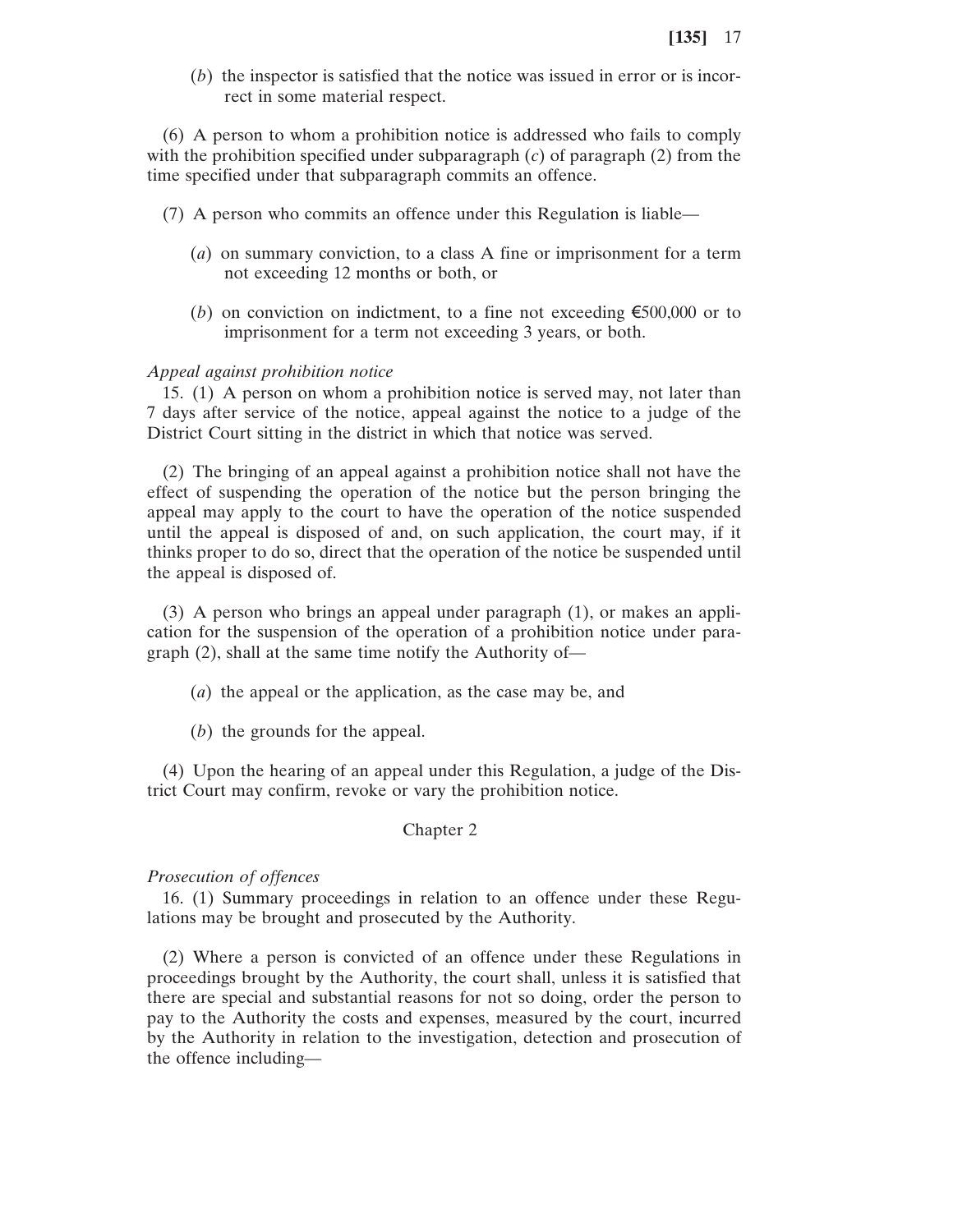- (*a*) the costs and expenses incurred in taking samples,
- (*b*) the carrying out of examinations, tests, inspections, analyses or checks, and
- (*c*) the remuneration and expenses of consultants and advisors engaged by the Authority.

## *Service of notices*

17. (1) A notice or other document that is required to be served on or given to a person under these Regulations shall be addressed to the person concerned by name, and may be so served on or given to the person in one of the following ways:

- (*a*) by delivering it to the person;
- (*b*) by leaving it at the address at which the person ordinarily resides or carries on business, or in a case in which an address for service has been furnished, to that address; or
- (*c*) by sending it by post in a prepaid registered letter to the address at which the person ordinarily resident or, in a case in which an address for service has been furnished, to that address.

(2) For the purpose of this Regulation, a company within the meaning of the Companies Acts shall be deemed to be ordinarily resident at its registered office, and every other body corporate and every unincorporated body of persons shall be deemed to be ordinarily resident at its principal office or place of business.



RICHARD BRUTON, Minister for Jobs, Enterprise and Innovation.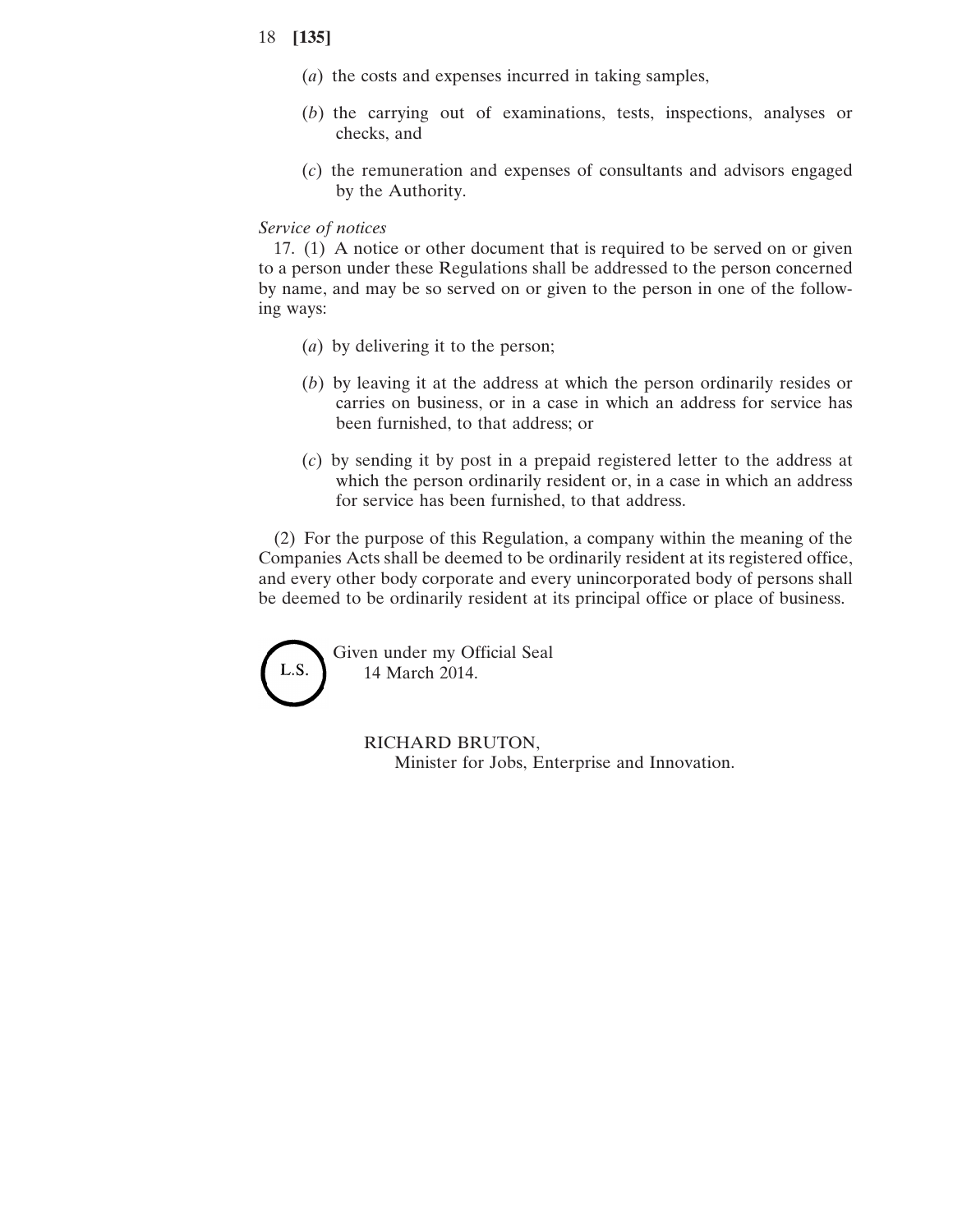# EXPLANATORY NOTE

*(This note is not part of the Instrument and does not purport to be a legal interpretation.)*

The purpose of these Regulations, is to transpose into Irish law Council Directive 2010/32/EU of 10 May 2010 implementing the Framework Agreement on prevention from sharp injuries in the hospital and healthcare sector concluded by HOSPEEM and EPSU. This Directive represents the first occupational safety and health Directive generated through social partners/dialogue mechanism.

The Regulations relate to the risks posed by sharps to those working in healthcare. They implement specific control measures to protect employees at risk, and require an appropriate response in the event of an incident occurring. The Regulations build on the more general duties under the Safety, Health and Welfare at Work Act, 2005 and the Safety, Health and Welfare at Work (Biological Agents) Regulations, 2013 (S.I. No. 572 of 2013) which apply across all industry sectors.

The Regulations define sharps as 'objects or instruments necessary for the exercise of specific healthcare activities, which are able to cut, prick or cause injury or infection'. This includes equipment such as needles, blades (such as scalpels) and other sharp medical instruments.

The Regulations apply to all employers and employees in the healthcare sector. This includes nurses, medical practitioners, nursing auxiliaries and assistants, cleaners, dental nurses, paramedics, home carers etc. The Regulations apply to students working in healthcare, self-employed persons in healthcare and any employees employed by organisations contracted to provide services for healthcare organisations such as cleaners and other ancillary staff.

An employer in healthcare is an employer whose main activity is the managing, organising and provision of healthcare ("healthcare employer"). These Regulations also apply to other employers who provide services to a healthcare employer, under the authority of a healthcare employer or in a healthcare employer's place of work. The duties on this employer only apply insofar as the employer has control over the relevant activities of their relevant employees.

Where an employee of a healthcare employer provides healthcare services in another employer's workplace or in the home of a patient, the employer will be required to comply with the proposed Regulations.

Employers whose main activity is not the provision of healthcare but whose employees may work with sharps will not fall within the scope of the Regulations (unless they are working on the premises of a healthcare employer who is subject to the proposed Regulations). Therefore organisations such as schools and prisons are not subject to the Regulations even though they might employ medical staff. Those employers remain subject to existing health and safety legislation.